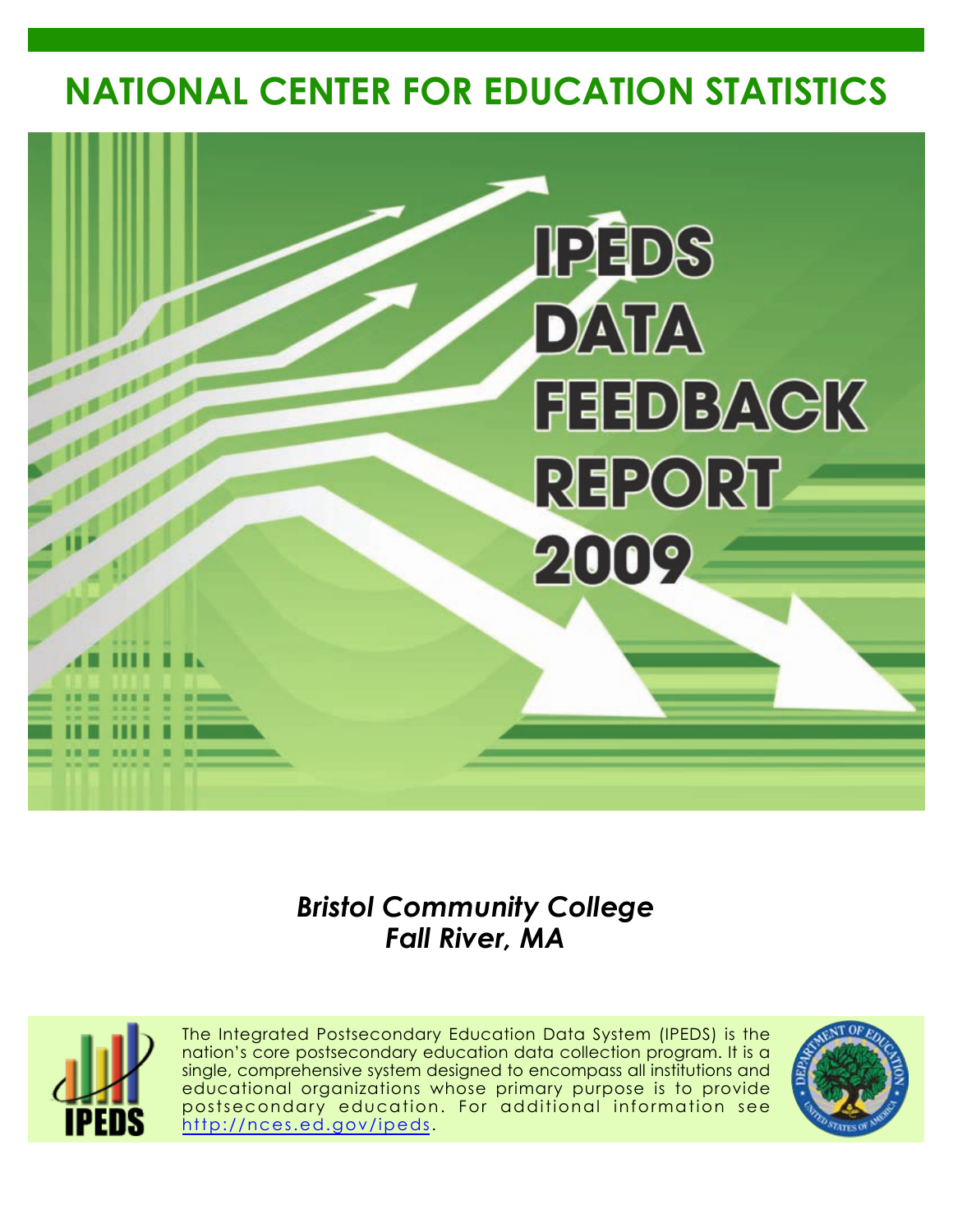#### October, 2009

Dear Institutional Executive:

The National Center for Education Statistics is pleased to provide you with your institution's annual *IPEDS Data Feedback Report*. The report compares data provided by your institution in 2008-09 through the Integrated Postsecondary Education Data System (IPEDS) to data for a similar group of institutions. Like last year, your institution was given the opportunity to select its own comparison group. We strongly encourage institutions to take advantage of the opportunity to select the other institutions to which they want to be compared in the report, as they generally find the report more informative. If your institution did not submit its own group, IPEDS identified a comparison group for you (see the list toward the back of this report for the institutions in your comparison group).

I also encourage you to visit the IPEDS Executive Peer Tool (ExPT) at <http://nces.ed.gov/ipeds/datacenter/>. Not only can you download a PDF of this report as it was sent to you, you can also select a different comparison group and recreate the full report in PDF format. In addition, there are a number of extra figures available in the ExPT that are not included in your original report.

Thank you for supporting IPEDS throughout the data collection process. Without your support and the high quality data that your institution provides, these reports would not be possible. If you have any comments on how we can improve the Data Feedback Report or the ExPT, please send them to ipedsdatafeedback@ed.gov.

Best regards,

Clist S. Miller

Elise S. Miller IPEDS Program Director

# **What Is IPEDS?**

The Integrated Postsecondary Education Data System (IPEDS) is a system of survey components that collects data from nearly 6,700 institutions across the United States whose primary purpose is to provide postsecondary education. IPEDS collects institution-level data on students (enrollment and graduation rates), student charges, program completions, faculty, staff, and finances.

These data are used at the federal and state level for policy analysis and development; at the institutional level for benchmarking and peer analysis; and by students and parents, through the College Navigator [\(http://collegenavigator.ed.gov\)](http://collegenavigator.ed.gov), to aid in the college search process. For more information about IPEDS, see [http://nces.ed.gov/ipeds.](http://nces.ed.gov/ipeds)

# **What Is the Purpose of This Report?**

The Data Feedback Report is intended to provide institutions a context for examining the data they submitted to IPEDS. Our goal is to produce a report that is useful to institutional executives and that may help improve the quality and comparability of IPEDS data.

# **What Is in This Report?**

The figures provided in this report are those suggested by the IPEDS Technical Review Panel. They were developed to provide selected indicators and data elements for your institution and a comparison group of institutions. The figures are based on data collected during the 2008-09 IPEDS collection cycle and are the most recent data available. Additional information about these indicators is provided in the Methodological Notes at the end of the report. Following the figures is a list of the institutions in your comparison group and the criteria used for their selection. Please refer to "Comparison Group" in the Methodological Notes for more information.

# **How Can I Use This Report?**

Upon receiving your Data Feedback Report (DFR), we strongly encourage you to discuss its contents with your institution's IPEDS keyholder, or other institutional research professionals. Keyholders, appointed by institutional executives, coordinate the institution's IPEDS data submission, frequently working with colleagues across the institution to ensure timely and accurate reporting. Your keyholder can answer questions about how IPEDS data are submitted, how individual indicators are defined, and how to interpret differences between your institution and the group to which it was compared. She or he can also assist you in identifying more appropriate comparison groups, if needed. After discussing the DFR with your keyholder, we encourage you to share it with your campus leadership team. With their assistance, other ways to make use of the DFR can be considered, including how to appropriately incorporate the DFR into existing strategic planning efforts and whether to share parts of the DFR with on- and off-campus stakeholders, including students, staff, faculty, governance board members, community leaders, media, and state and local officials. We are committed to ensuring the DFR is useful to campus executives. If after working with the DFR you have suggestions for future improvements, please send them to ipedsdatafeedback@ed.gov.

#### **Where Can I Do More with IPEDS Data?**

The Executive Peer Tool (ExPT), available through the IPEDS Data Center [\(http://nces.ed.gov/ipeds/datacenter](http://nces.ed.gov/ipeds/datacenter)), is designed to provide campus executives easy access to institutional and comparison group data. Using the ExPT, you can produce reports using different comparison groups and access a wider range of IPEDS variables.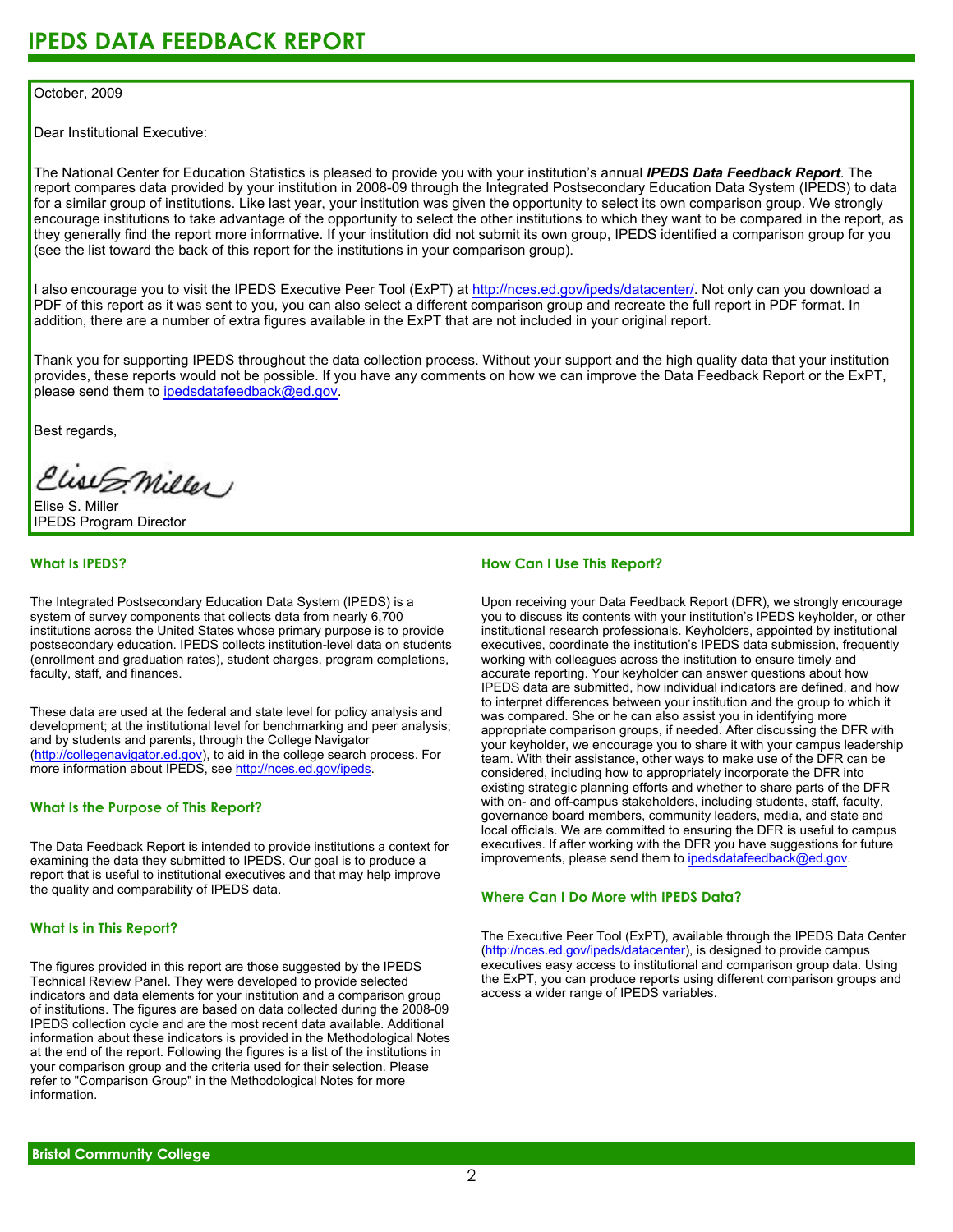#### **Figure 1. Unduplicated 12-month headcount, total FTE enrollment (academic year 2007-08), and full- and part-time fall enrollment (Fall 2008)**

**Figure 2. Percent of students enrolled who are women: Fall 2008**



NOTE: For details on calculating full-time equivalent (FTE) enrollment, see Calculating FTE in the Methodological Notes at the end of this report. Total headcount, FTE, and fulland part-time fall enrollment include both undergraduate and postbaccalaureate students, when applicable. N is the number of institutions in the comparison group. SOURCE: U.S. Department of Education, National Center for Education Statistics, Integrated Postsecondary Education Data System (IPEDS): Spring 2009, Enrollment component.



NOTE: N is the number of institutions in the comparison group. SOURCE: U.S. Department of Education, National Center for Education Statistics, Integrated Postsecondary Education Data System (IPEDS): Spring 2009, Fall Enrollment component.

# **Figure 3. Percent of all students enrolled, by race/ethnicity: Fall 2008**



**The Comparison Group Median (N=14)** Comparison Group Median (N=14)

NOTE: For this survey year, institutions could report race and ethnicity using both 1977 (old) and 1997 (new) Office of Management and Budget categories. Categories shown in this figure are derived by adding comparable categories from both old and new; however, the "Two or more races" category appears only in the 1997 version. For more information about disaggregation of data by race and ethnicity, please see the Methodological Notes at the end of this report. Median values for the comparison group may not add to 100 percent. See "Use of Median Values for Comparison Group" in the Methodological Notes at the end of this report for how median values are determined. N is the number of institutions in the comparison group. SOURCE: U.S. Department of Education, National Center for Education Statistics, Integrated Postsecondary Education Data System (IPEDS): Spring 2009, Fall Enrollment component.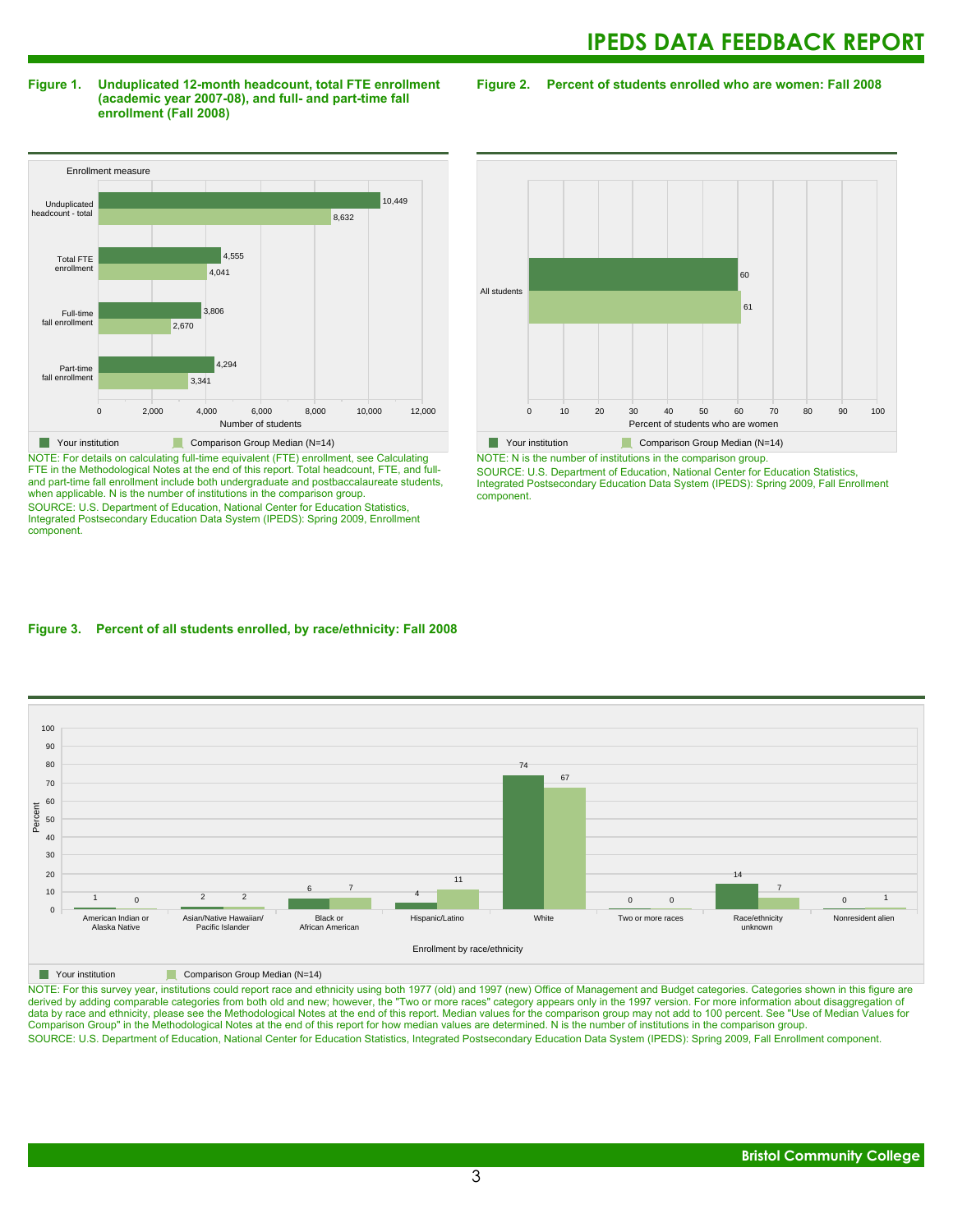# **Figure 4. Student-to-faculty ratio: Fall 2008**

# 0 5 10 15 20 25 FTE students per FTE instructional staff Student-to-faculty ratio 18 21 **Your institution** Comparison Group Median (N=14)

NOTE: Student-to-faculty ratio data is presented only for institutions that have undergraduate students; graduate only institutions are not included. For details on how the ratio is calculated, see the Methodological Notes. N is the number of institutions in the comparison group.

SOURCE: U.S. Department of Education, National Center for Education Statistics, Integrated Postsecondary Education Data System (IPEDS): Spring 2009, Fall Enrollment component.

### **Figure 5. Academic year tuition and required fees for full-time, first-time, degree/certificate-seeking undergraduates: 2006-07–2008-09**



NOTE: The tuition and required fees shown here are the lowest reported from the categories of in-district, in-state, and out-of-state. N is the number of institutions in the comparison group.

SOURCE: U.S. Department of Education, National Center for Education Statistics, Integrated Postsecondary Education Data System (IPEDS): Fall 2008, Institutional Characteristics component.

# **Figure 6. Percent of students receiving Pell grants: 2007-08**



Your institution Comparison Group Median (N=14) NOTE: N is the number of institutions in the comparison group.

SOURCE: U.S. Department of Education, National Center for Education Statistics, Integrated Postsecondary Education Data System (IPEDS): Spring 2009, Student Financial Aid component.

#### **Figure 7. Percent of full-time, first-time, degree/certificate-seeking undergraduate students receiving Federal, State/local, and Institutional grant aid, by type of grant: 2007-08**



NOTE: Pell Grants and Other Federal Grants are included in Federal Grants above. For details on how students are counted for financial aid reporting, see Cohort Determination for Reporting Student Financial Aid and Graduation Rates in the Methodological Notes at the end of this report. N is the number of institutions in the comparison group. SOURCE: U.S. Department of Education, National Center for Education Statistics, Integrated Postsecondary Education Data System (IPEDS): Spring 2009, Student Financial Aid component.

# **Bristol Community College**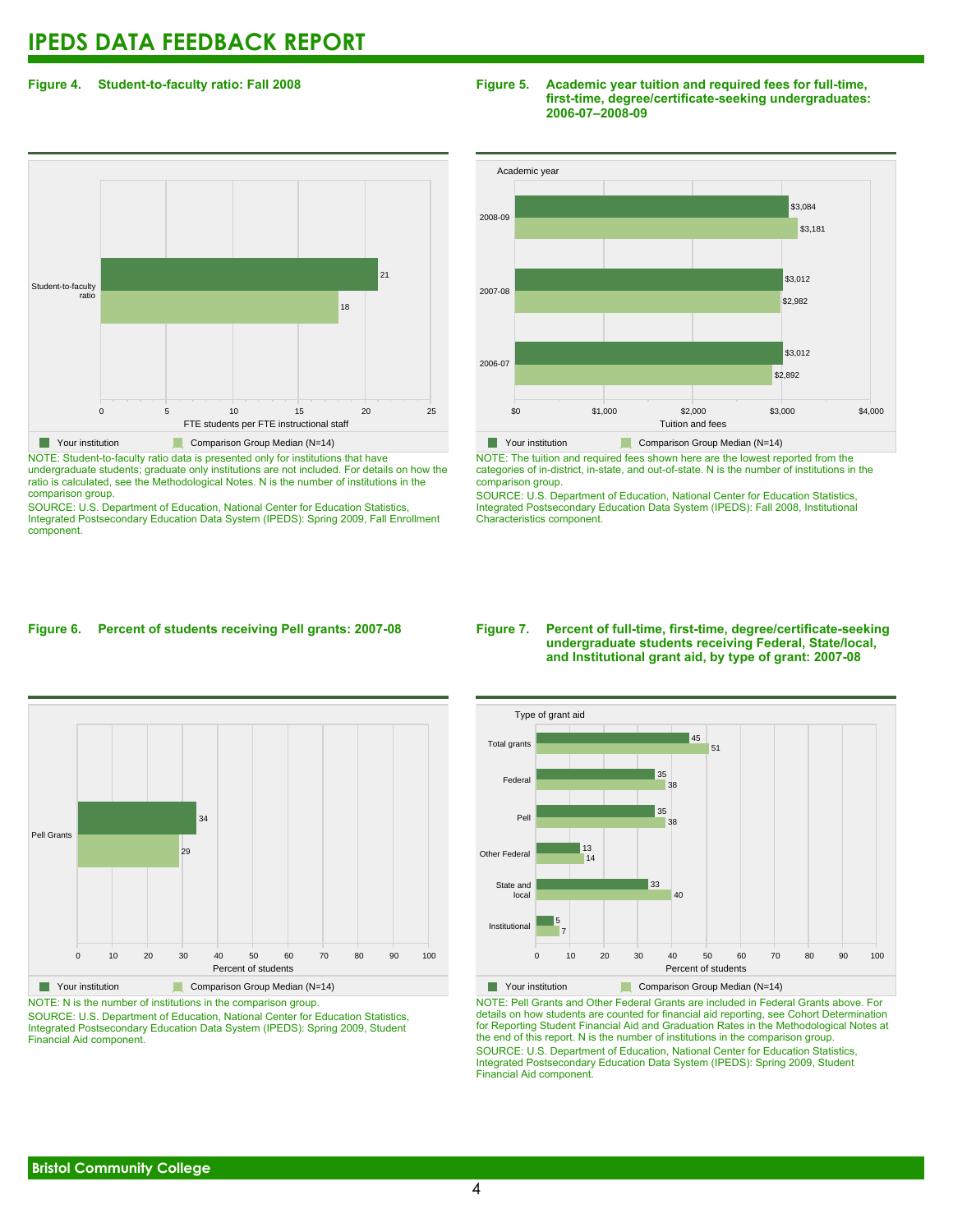**Figure 8. Average amounts of Federal, State/local, and institutional grant aid received by full-time, first-time, degree/certificate-seeking undergraduates, by type of grant: 2007-08**



NOTE: Pell Grants and Other Federal Grants are included in Federal Grants above. Average grant values were calculated by dividing the total grants awarded by the total number of recipients in each institution. N is the number of institutions in the comparison group.

SOURCE: U.S. Department of Education, National Center for Education Statistics, Integrated Postsecondary Education Data System (IPEDS): Spring 2009, Student Financial Aid component.

#### **Figure 9. Percent of full-time, first-time, degree/certificate-seeking undergraduate students receiving loans, by type of loan: 2007-08**



Your institution Comparison Group Median (N=14)

NOTE: For details on how students are counted for financial aid reporting, see Cohort Determination for Reporting Student Financial Aid and Graduation Rates in the Methodological Notes at the end of this report. N is the number of institutions in the comparison group.

SOURCE: U.S. Department of Education, National Center for Education Statistics, Integrated Postsecondary Education Data System (IPEDS): Spring 2009, Student Financial Aid component.

#### **Figure 10. Average amounts of loans received by full-time, firsttime, degree/certificate-seeking undergraduates, by type of loan: 2007-08**



NOTE: Average loan values were calculated by dividing the total loans awarded by the total number of recipients in each institution. N is the number of institutions in the comparison group.

SOURCE: U.S. Department of Education, National Center for Education Statistics, Integrated Postsecondary Education Data System (IPEDS): Spring 2009, Student Financial Aid component.

#### **Figure 11. Retention rates of first-time, degree/certificate-seeking undergraduate students, by enrollment status: Fall 2008**



NOTE: Retention rates are measured from the fall of first enrollment to the following fall. 4 yr institutions report retention rates for students seeking a bachelor's degree. For more information, see the Methodological Notes at the end of this report. N is the number of institutions in the comparison group.

SOURCE: U.S. Department of Education, National Center for Education Statistics, Integrated Postsecondary Education Data System (IPEDS): Spring 2009, Fall Enrollment component.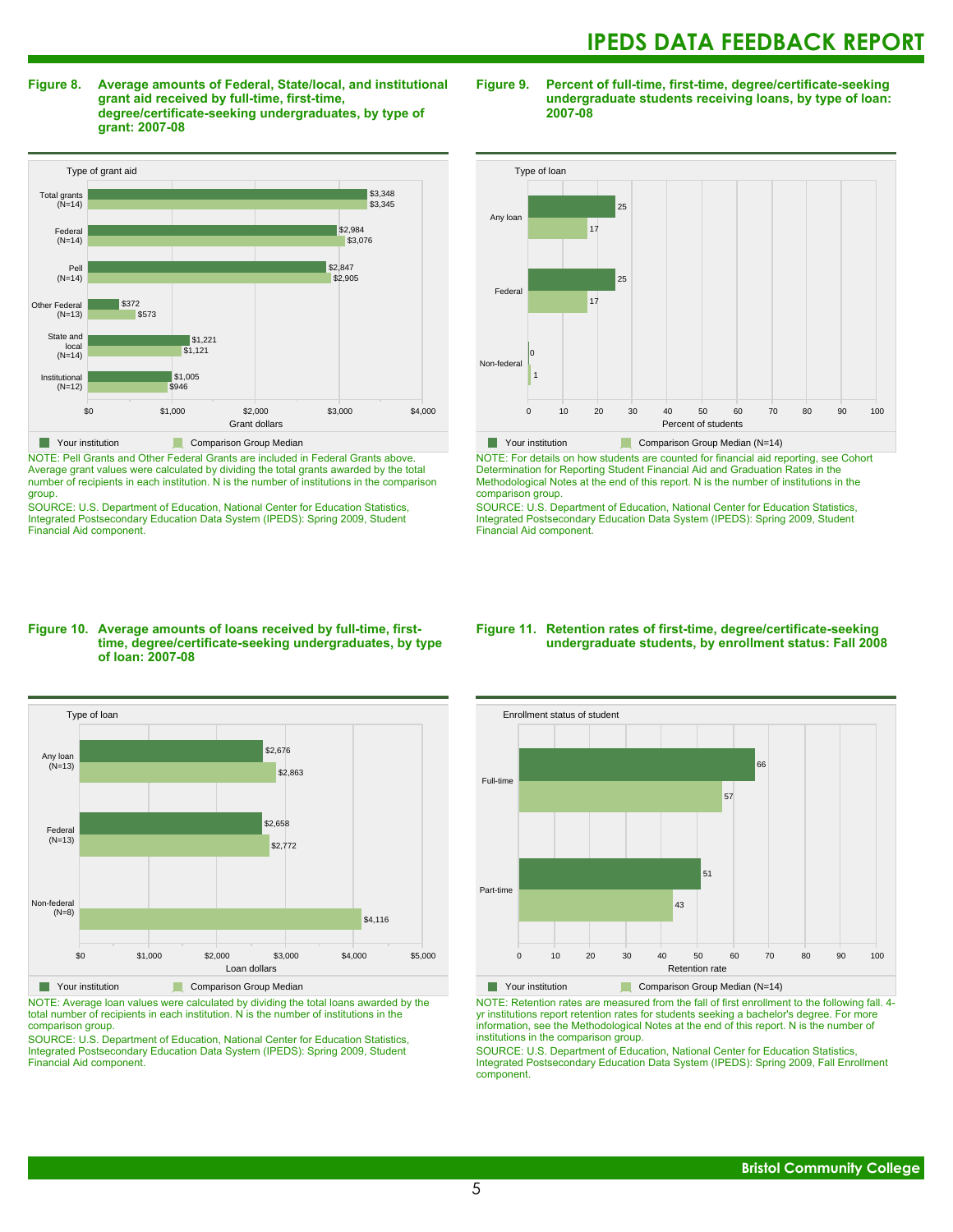#### **Figure 12. Graduation rate cohort as a percent of all undergraduates and as a percent of total entering students (Fall 2008); graduation rate and transfer-out rate (2005 cohort)**



NOTE: Graduation rate cohort includes all full-time, first-time, degree/certificate-seeking undergraduate students. Entering class includes all students coming to the institution for the first time. Only institutions with a mission to prepare students to transfer are required to report transfers out. Graduation and transfer-out rates are the Student Right-to-Know rates. For more information, see the Methodological Notes. N is the number of institutions in the comparison group.

SOURCE: U.S. Department of Education, National Center for Education Statistics, Integrated Postsecondary Education Data System (IPEDS): Spring 2009, Graduation Rates component and Fall Enrollment component.





**The Comparison Group Median** 

NOTE: For this survey year, institutions could report race and ethnicity using both 1977 (old) and 1997 (new) Office of Management and Budget categories. Categories shown in this figure are derived by adding comparable categories from both old and new; however, the "Two or more races" category appears only in the 1997 version. For more information about disaggregation of data by race and ethnicity, please see the Methodological Notes at the end of this report. The graduation rates are the Student Right-to-Know (SRK) rates. For more information see the Methodological Notes at the end of the report. N is the number of institutions in the comparison group. At least three values in the comparison group are required to calculate the median. SOURCE: U.S. Department of Education, National Center for Education Statistics, Integrated Postsecondary Education Data System (IPEDS): Spring 2009, Graduation Rates component.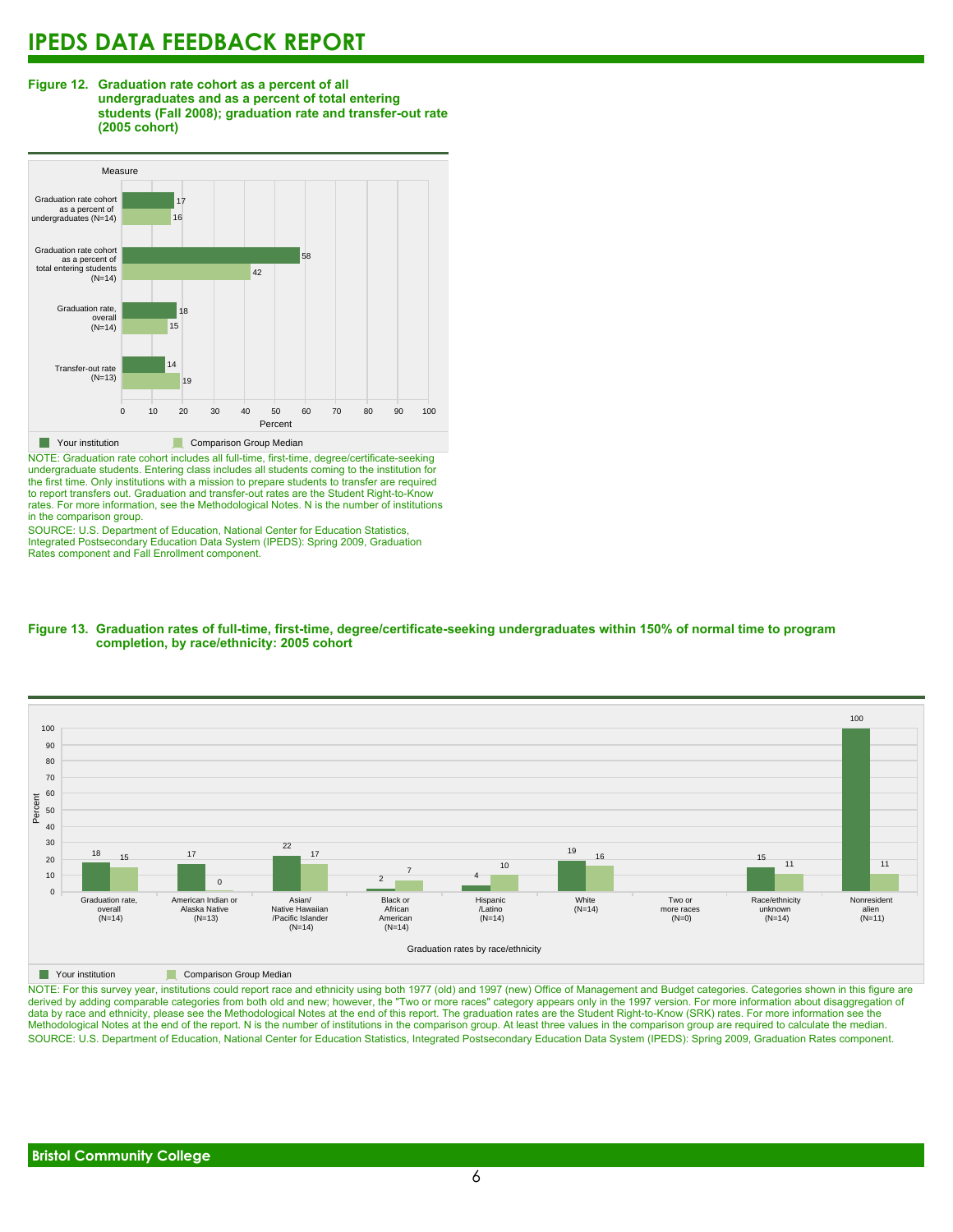#### **Figure 14. Graduation rates of full-time, first-time, degree/ certificate-seeking undergraduates within normal time, and 150% and 200% of normal time to completion: 2004 cohort**

**Figure 15. Number of degrees or certificates awarded, by level: Academic year 2007-08**



NOTE: The Normal time and 150% graduation rates are the Student Right-to-Know (SRK) rates; the 200% rate is calculated using the same methodology. For more information see the Methodological Notes at the end of the report. N is the number of institutions in the comparison group.

SOURCE: U.S. Department of Education, National Center for Education Statistics, Integrated Postsecondary Education Data System (IPEDS): Spring 2009, Graduation Rates component.



NOTE: N is the number of institutions in the comparison group.

SOURCE: U.S. Department of Education, National Center for Education Statistics, Integrated Postsecondary Education Data System (IPEDS): Fall 2008, Completions component.

#### **Figure 16. Full-time equivalent staff, by assigned position: Fall 2008**



NOTE: Graduate assistants are not included in this figure. N is the number of institutions in the comparison group.

SOURCE: U.S. Department of Education, National Center for Education Statistics, Integrated Postsecondary Education Data System (IPEDS): Winter 2008-09, Human Resources component.

#### **Figure 17. Average salaries of full-time instructional staff equated to 9-month contracts, by academic rank: Academic year 2008-09**



NOTE: Average full-time instructional staff salaries for 11/12-month contracts were adjusted to 9-month average salaries by multiplying the 11/12-month salary by .8182. Salaries based on less than 9-month contracts are not included. Medical school staff salaries are not included. N is the number of institutions in the comparison group. At least three values in the comparison group are required to calculate the median. SOURCE: U.S. Department of Education, National Center for Education Statistics, Integrated Postsecondary Education Data System (IPEDS): Winter 2008-09, Human Resources component.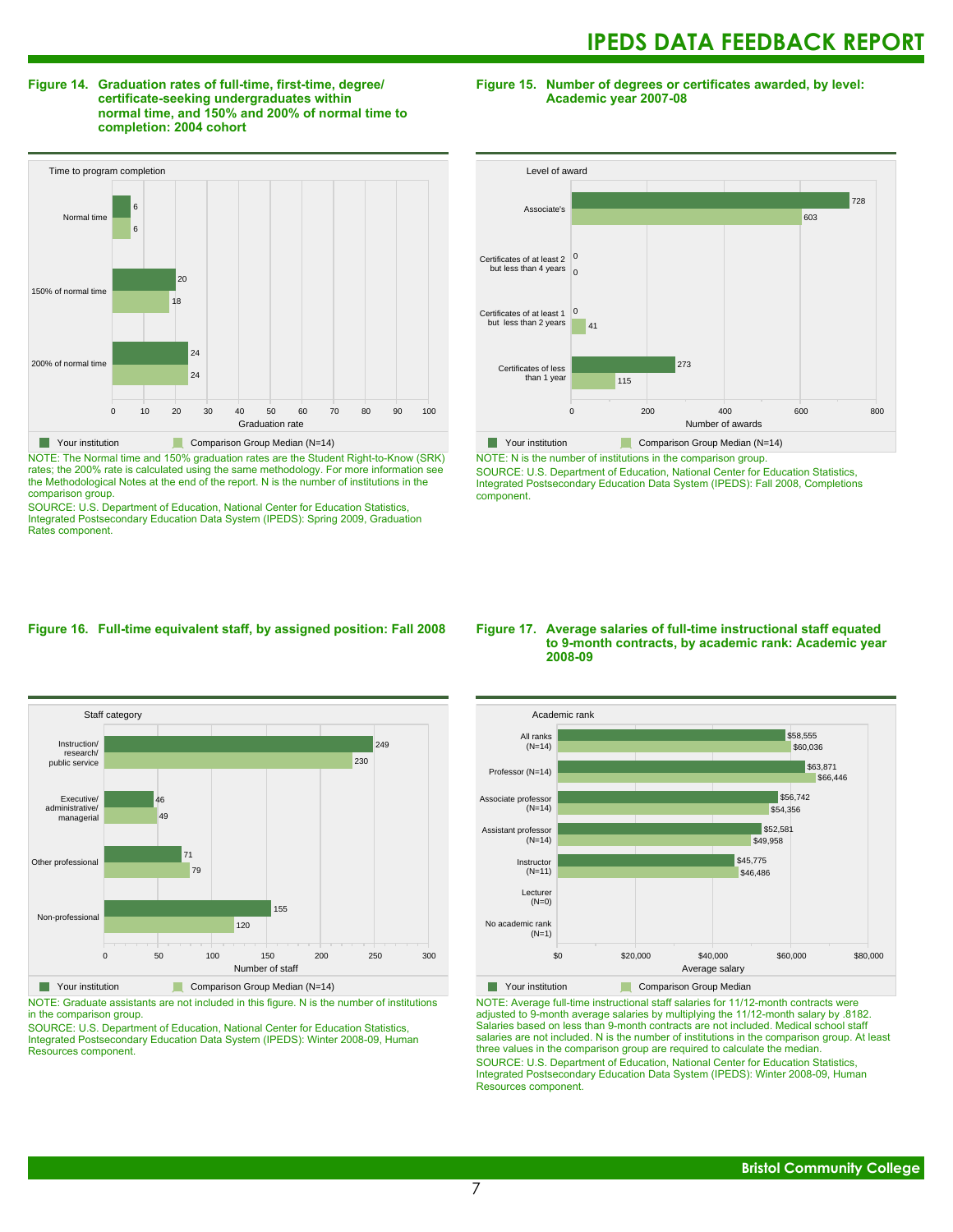**Figure 18. Percent distribution of core revenues, by source: Fiscal year 2008**

#### Revenue source 0 10 20 30 40 50 60 70 80 90 100 Percent Other core revenues Government grants<br>and contracts ...........<br>and cont Local appropriations **State** appropriations Tuition and fees 5 6 22 29 0 0 49 41  $25$ 24 Your institution Comparison Group Median (N=14)

NOTE: The comparison group median is based on those members of the comparison group that report finance data using the same accounting standards as the focus institution. For a detailed definition of core revenues, see the Methodological Notes. N is the number of institutions in the comparison group.

SOURCE: U.S. Department of Education, National Center for Education Statistics, Integrated Postsecondary Education Data System (IPEDS): Spring 2009, Finance component.

## **Figure 19. Core revenues per FTE enrollment, by source: Fiscal year 2008**



NOTE: The comparison group median is based on those members of the comparison group that report finance data using the same accounting standards as the focus institution. For details on calculating FTE enrollment and a detailed definition of core revenues, see the Methodological Notes. N is the number of institutions in the comparison group.

SOURCE: U.S. Department of Education, National Center for Education Statistics, Integrated Postsecondary Education Data System (IPEDS): Fall 2008, 12-month Enrollment component and Spring 2009, Finance component.

#### **Figure 20. Percent distribution of core expenses, by function: Fiscal year 2008**



NOTE: The comparison group median is based on those members of the comparison group that report finance data using the same accounting standards as the focus institution. For a detailed definition of core expenses, see the Methodological Notes. N is the number of institutions in the comparison group.

SOURCE: U.S. Department of Education, National Center for Education Statistics, Integrated Postsecondary Education Data System (IPEDS): Spring 2009, Finance component.

#### **Figure 21. Core expenses per FTE enrollment, by function: Fiscal year 2008**



NOTE: The comparison group median is based on those members of the comparison group that report finance data using the same accounting standards as the focus institution. Expenses per full-time equivalent (FTE) enrollment, particularly instruction, may be inflated because finance data includes all core expenses while FTE reflects credit activity only. For details on calculating FTE enrollment and a detailed definition of core expenses, see the Methodological Notes. N is the number of institutions in the comparison group.

SOURCE: U.S. Department of Education, National Center for Education Statistics, Integrated Postsecondary Education Data System (IPEDS): Fall 2008, 12-month Enrollment component and Spring 2009, Finance component.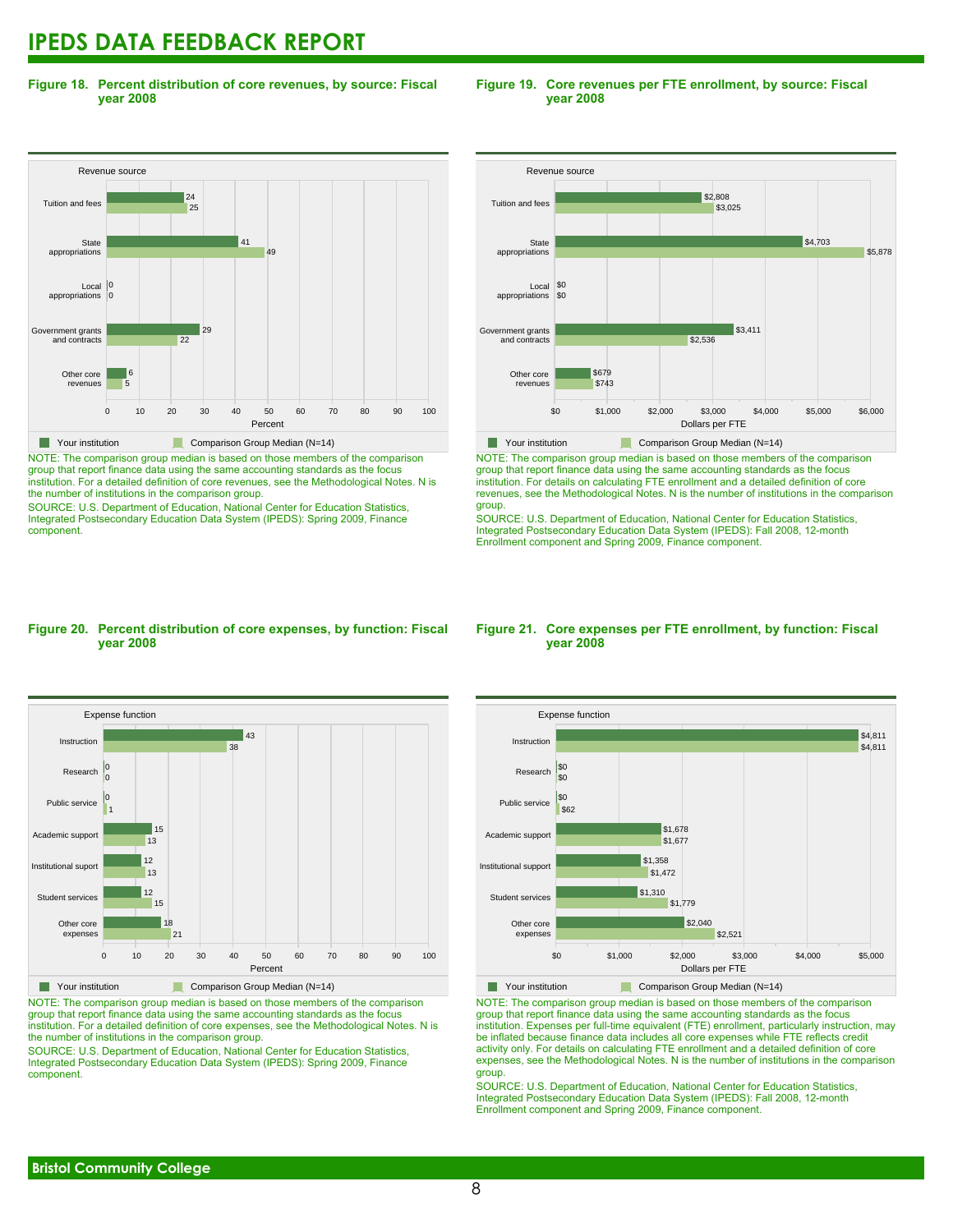# **COMPARISON GROUP**

The custom comparison group chosen by Bristol Community College includes the following 14 institutions:

- Berkshire Community College (Pittsfield, MA)
- Bunker Hill Community College (Boston, MA)
- Cape Cod Community College (West Barnstable, MA) Greenfield Community College (Greenfield, MA)
- Holyoke Community College (Holyoke, MA)
- Massachusetts Bay Community College (Wellesley Hills, MA)
- Massasoit Community College (Brockton, MA)
- Middlesex Community College (Bedford, MA)
- Mount Wachusett Community College (Gardner, MA)
- North Shore Community College (Danvers, MA)
- Northern Essex Community College (Haverhill, MA)
- Quinsigamond Community College (Worcester, MA)
- Roxbury Community College (Roxbury Crossing, MA)
- Springfield Technical Community College (Springfield, MA)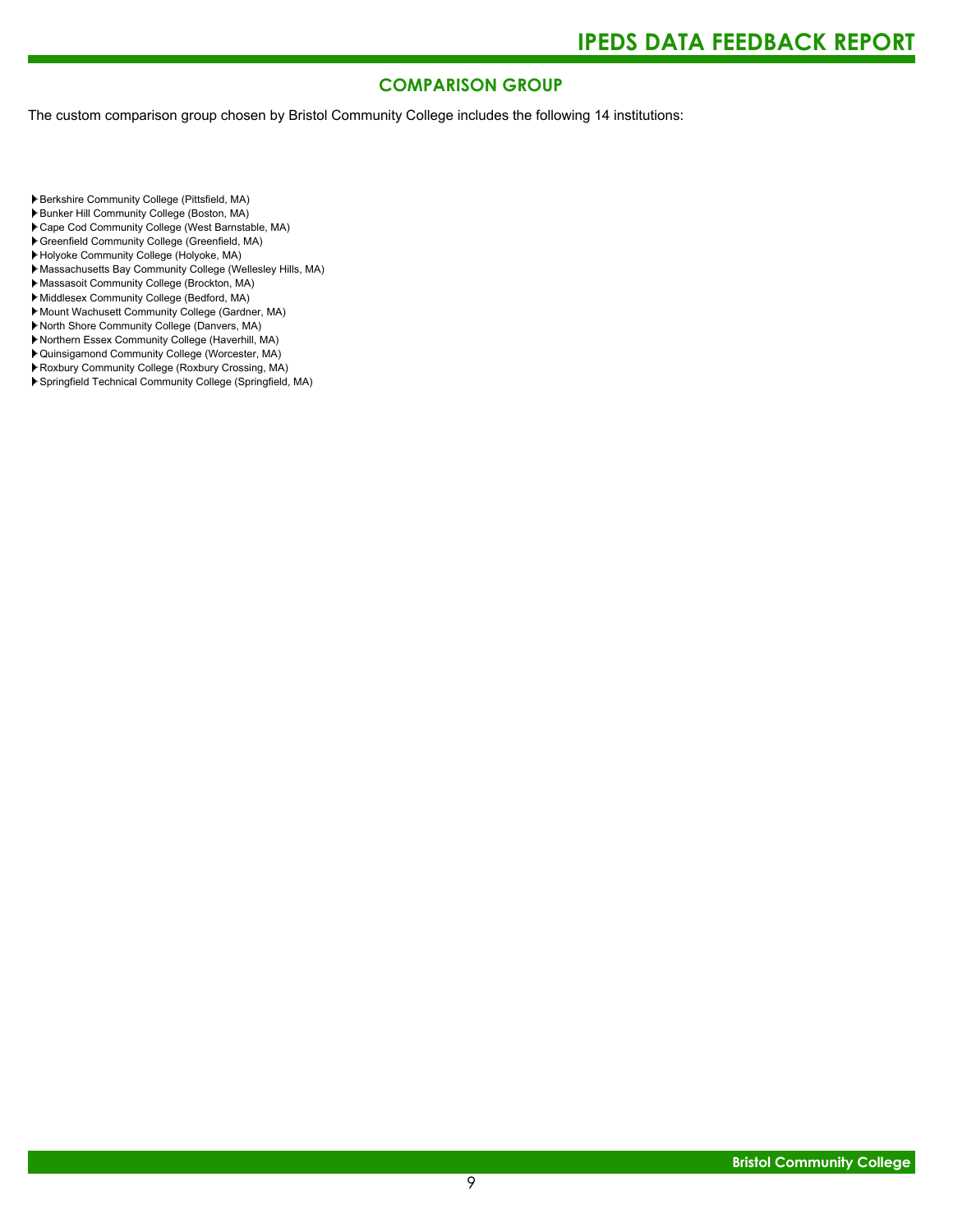# **METHODOLOGICAL NOTES**

#### **Overview**

This report is based on data supplied by institutions to IPEDS during the 2008-09 survey year. Response rates exceeded 99 percent for most surveys. Detailed response tables are included in IPEDS First Look reports, which can be found at [http://nces.ed.gov/pubsearch/getpubcats.asp?sid=010.](http://nces.ed.gov/pubsearch/getpubcats.asp?sid=010)

## **Comparison Groups**

Comparison group data are included to provide a context for interpreting your institution's statistics. If your institution did not define a Custom Comparison Group for this report by July 14, NCES selected a comparison group for you based on the institutional characteristics detailed immediately above the listing of the comparison group institutions. (If the Carnegie Classification of Institutions of Higher Education was used as an institutional characteristic in the definition of a comparison group, the 2005 Basic version was used.) The comparison group used in this report may not reflect your institution's peer group, or you may wish to compare your institution to other groups. The Executive Peer Tool (ExPT) (<http://nces.ed.gov/ipeds/datacenter/>) can be used to reproduce the figures in this report using different peer groups.

## **Use of Median Values for Comparison Group**

The value for the focus institution is compared to the median value for the comparison group for each statistic included in the figure. If more than one statistic is presented in a figure, the median values are determined separately for each indicator or statistic. Where percentage distributions are presented, median values may not add to 100 percent. Through the ExPT, users have access to all of the data used to create the figures included in this report.

# **Missing Statistics**

If a statistic is not reported for your institution, the omission indicates that the statistic is not relevant to your institution and the data were not collected. As such, not all notes listed below may be applicable to your report.

#### **Use of Imputed Data**

All IPEDS data are subject to imputation for total (institutional) and partial (item) nonresponse. If necessary, imputed values were used to prepare your report.

#### **Data Confidentiality**

IPEDS data are not collected under a pledge of confidentiality.

#### **Disaggregation of Data by Race/Ethnicity**

When applicable, some statistics are disaggregated by race/ethnicity. Between survey years 2008-09 and 2010-11, the categories used for the collection and reporting of race/ethnicity data in IPEDS are transitioning to those developed in 1997 by the Office of Management and Budget, and institutions may report using either those categories, the older (1977) categories, or a mixture of both. Therefore, during the transition, only derived categories that present comparable data will be displayed. Detailed information about these changes can be found at <http://nces.ed.gov/ipeds/reic/resource.asp>.

#### **Postbaccalaureate Degree Categories**

In 2008-09 IPEDS, new postbaccalaureate degree categories were introduced as optional. The new categories are Doctor's degree-Research/scholarship, Doctor's degree-Professional practice, and Doctor's degree-Other. In addition, the First-professional degree and certificate categories and the single Doctor's degree category are being phased out. During the transition period, all First-professional students are reflected as graduate students, all First-professional degrees awarded are reflected as Doctor's degrees, and all Doctor's degrees reported under the new categories are aggregated under a single Doctor's degree category, so that data reported by all institutions are comparable.

### **Cohort Determination for Reporting Student Financial Aid and Graduation Rates**

Student cohorts for reporting Student Financial Aid and Graduation Rates data are based on the reporting type of the institution. For institutions that report based on an academic year (those operating on standard academic terms), student counts and cohorts are based on fall term data. Student counts and cohorts for program reporters (those that do not operate on standard academic terms) are based on unduplicated counts of students enrolled during a full 12-month period.

#### **Description of Statistics Used in the Figures**

#### *Core Expenses*

Core expenses for public institutions using the Governmental Accounting Standards Board (GASB) standards include expenses for instruction, research, public service, academic support, institutional support, student services, operation and maintenance of plant, depreciation, scholarships and fellowships, other expenses, and nonoperating expenses. Core expenses for private, not-for-profit and public institutions reporting under the Financial Accounting Standards Board (FASB) standards include expenses for instruction, research, public service, academic support, student services, institutional support, net grant aid to students, and other expenses. For all institutions, core expenses exclude expenses for auxiliary enterprises (e.g., bookstores, dormitories), hospitals, and independent operations. Expenses for operation and maintenance of plant for GASB institutions are included in other core expenses, but are allocated to each of the other functions for FASB institutions.

#### *Core Revenues*

Core revenues for public institutions reporting under GASB standards include tuition and fees; government appropriations (federal, state, and local); government grants and contracts; private gifts, grants, and contracts; investment income; other operating and nonoperating sources; and other revenues and additions. Core revenues for private, not-for-profit institutions (and a small number of public institutions) reporting under FASB include tuition and fees; government appropriations (federal, state, and local); government grants and contracts; private gifts, grants, and contracts; investment return; sales and services of educational activities; and other sources. Core revenues for private, for-profit institutions reporting under FASB standards include tuition and fees; government appropriations (federal, state, and local); government grants and contracts; private grants and contracts; net investment income; sales and services of educational activities; and other sources. In general, core revenues exclude revenues from auxiliary enterprises (e.g., bookstores, dormitories), hospitals, and independent operations.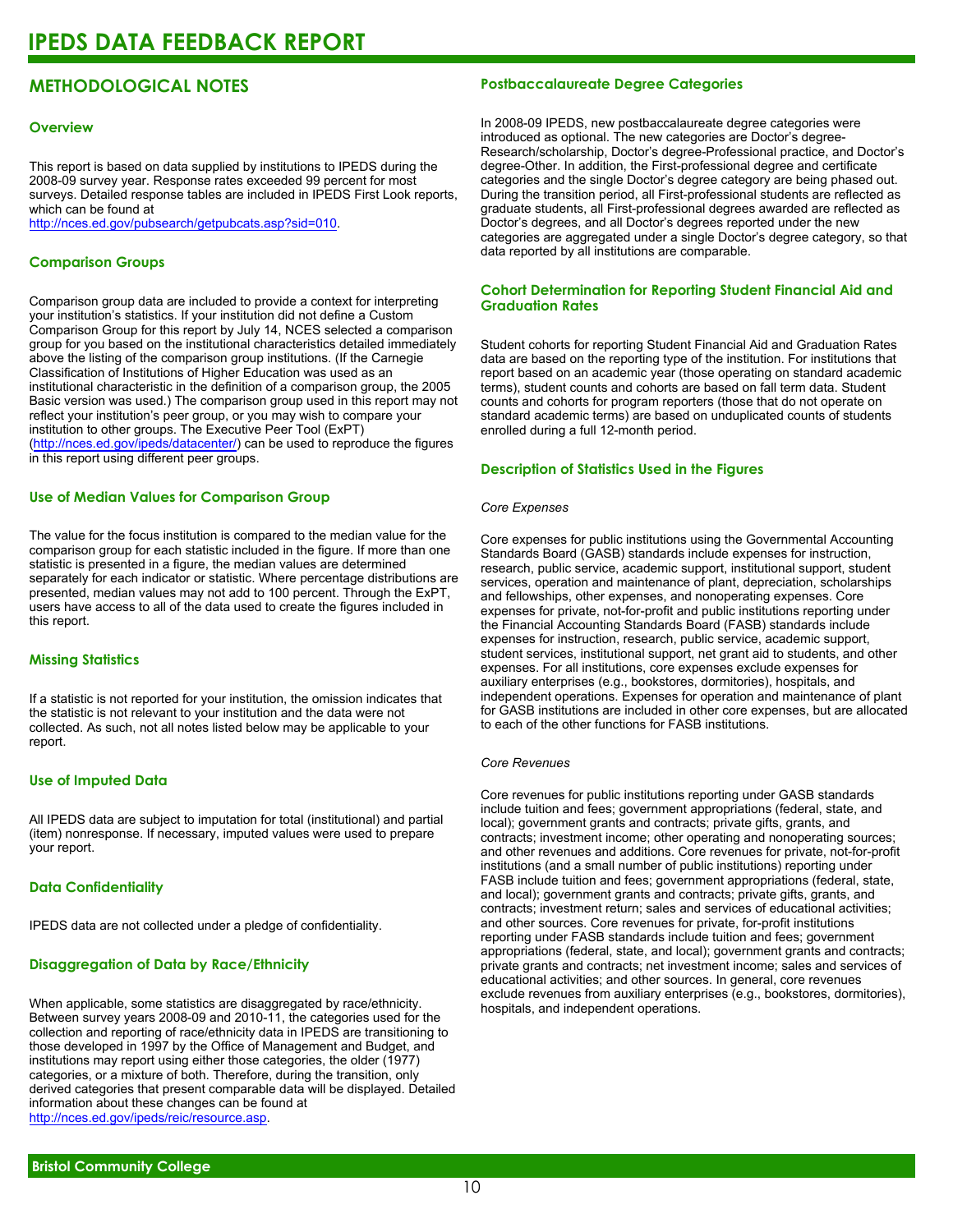#### *Endowment Assets*

Endowment assets, for public institutions under GASB standards, and private, not-for-profit institutions under FASB standards, include gross investments of endowment funds, term endowment funds, and funds functioning as endowment for the institution and any of its foundations and other affiliated organizations. Private, for-profit institutions under FASB do not hold or report endowment assets.

#### *Equated Instructional Staff Salaries*

Total salary outlays for full-time instructional staff on 11/12-month contracts were equated to 9/10-month outlays by multiplying the outlay for 11/12 month contracted instructional staff by 0.8182. The equated outlays were then added to the outlays for 9/10-month instructional staff to determine an average salary for each rank. Salaries for staff on less-than-9-month contracts are not included.

#### *FTE for Enrollment*

The full-time equivalent (FTE) enrollment used in this report is the sum of the institution's FTE undergraduate enrollment and FTE graduate enrollment (as calculated from or reported on the 2007-08 12-month Enrollment component) plus the estimated FTE of first-professional students. Undergraduate and graduate FTE are estimated using 12-month instructional activity (credit and/or contact hours). If applicable, firstprofessional FTE is estimated by calculating the ratio of full-time to parttime first-professional students from the 2007 fall counts and applying this ratio to the 2007-08 12-month unduplicated headcount of first-professional students. The estimated number of full-time students is added to one-third of the estimated number of part-time students. See "Calculation of FTE Students (using instructional activity)" in the IPEDS Glossary at <http://nces.ed.gov/ipeds/glossary/>.

#### *FTE for Staff*

The full-time equivalent (FTE) of staff is calculated by summing the total number of full-time staff from the Employees by Assigned Position (EAP) section of the Human Resources component and adding one-third of the total number of part-time staff.

#### *Graduation Rates and Transfer-out Rate*

Graduation rates are those developed to satisfy the requirements of the Student Right-to-Know and Higher Education Opportunity Acts and are defined as the total number of individuals from a given cohort of full-time, first-time, degree/certificate-seeking undergraduates who completed a degree or certificate within a given percent of normal time (for the degree or certificate) before the ending status date of August 31, 2008, divided by the entire cohort of full-time, first-time, degree/certificate-seeking undergraduates minus any allowable exclusions. Institutions are permitted to exclude from the initial cohort students who died or were totally and permanently disabled; those who left school to serve in the armed forces or were called to active duty; those who left to serve with a foreign aid service of the federal government, such as the Peace Corps; and those who left to serve on an official church mission. Transfer-out rate is the total number of students from the cohort who are known to have transferred out of the reporting institution within the same time period, divided by the same adjusted cohort. Only institutions with a mission that includes preparing students to transfer are required to report transfers out.

#### *Retention Rates*

Full-time retention rates are defined as the number of full-time, first-time, degree/certificate-seeking undergraduate students who enter the institution for the first time in the fall and who return to the same

# **IPEDS DATA FEEDBACK REPORT**

institution the following fall (as either full- or part-time), divided by the total number of full-time, first-time, degree/certificate-seeking undergraduates in the fall of first entrance. Part-time retention rates are similarly defined. For 4 -year institutions offering a bachelor's degree, this rate is reported only for those students seeking a bachelor's degree. For less than 4-year institutions, the rate is calculated for all degree/certificate-seeking students.

#### *Salaries, Wages, and Benefits*

Salaries, wages, and benefits, for public institutions under GASB standards, and private, not-for-profit institutions under FASB standards, include amounts paid as compensation for services to all employees regardless of the duration of service, and amounts made to or on behalf of an individual over and above that received in the form of a salary or wage. Frequently, benefits are associated with an insurance payment. Private, for -profit institutions under FASB standards do not report salaries.

#### *Student-to-Faculty Ratio*

An institution's student-to-faculty ratio is calculated by determining the number of FTE students (using Fall Enrollment data) divided by the total FTE instructional staff (using the total Primarily instruction + Instruction/research/public service staff reported on the EAP section of the Human Resources component). For this calculation, FTE for students is equal to the number of full-time students plus one-third the number of parttime students; FTE for instructional staff is similarly calculated. Students enrolled in "stand-alone" graduate or professional programs and instructional staff teaching in these programs are excluded from the FTE calculations. "Stand-alone" graduate or professional programs are those programs such as medicine, law, veterinary, dentistry, social work, or public health, in which faculty teach virtually only graduate-level students (also referred to as "independent" programs).

#### *Total Entering (Undergraduate-Level) Students*

Total entering students are students at the undergraduate level, both fulland part-time, coming into the institution for the first time in the fall term (or the prior summer term who returned again in the fall). This includes all firsttime undergraduate students, students transferring into the institution at the undergraduate level, and non-degree/certificate seeking undergraduates entering in the fall. Only degree-granting institutions report total entering students.

#### *Tuition and Required Fees*

Tuition is defined as the amount of money charged to students for instructional services; required fees are those fixed sum charges to students for items not covered by tuition that are required of such a large proportion of all students that the student who does not pay the charge is an exception. The amounts used in this report are for full-time, first-time, degree/certificate-seeking undergraduates and are those used by the financial aid office to determine need. For institutions that have differential tuition rates for in-district or in-state students, the lowest tuition rate is used in the figure. Only institutions that operate on standard academic terms will have tuition figures included in their report.

#### **Additional Methodological Information**

Additional methodological information on the IPEDS components can be found in the publications available at <http://nces.ed.gov/pubsearch/getpubcats.asp?sid=010>.

Additional definitions of variables used in this report can be found in the IPEDS online glossary available at <http://nces.ed.gov/ipeds/glossary/>.